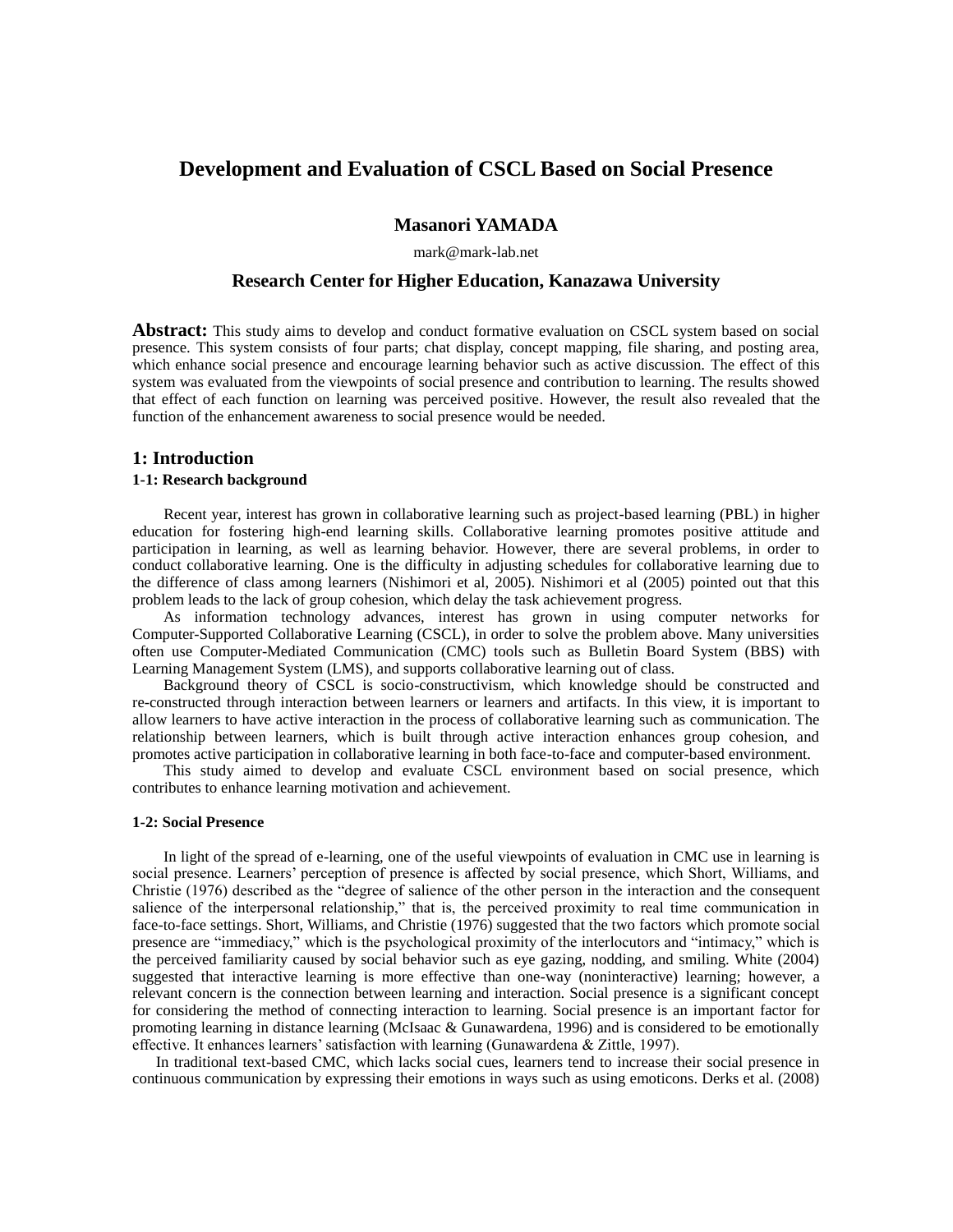suggests that nonverbal devices have social meaning, for example, feelings, and transmit it from person to person. Social presence plays an important role in this transmittance. An invisible situation has a special influence on realizing and understanding an interlocutor's feelings, due to the absence of social cues in receiving messages from the interlocutor (Derks et al., 2008).

Learners can also increase their social presence in text-based CMC through the community created by learners during communication or with the teacher's effort (Gunawardena, 1995). Moreover, social presence has a greater effect on an active community with increased frequency of interaction between learners; as a result, it promotes learners' engagement in communicative learning. Lomicka and Lord (2007) also pointed out that social presence affected an active community; in particular, social presence concerning interaction was the most frequent. It led to better performance than that in individual learning in terms of received responsibilities and precise description skills. Lomicka and Lord (2007) suggested that social presence enhances the interaction between learners, which, in turn, affects learning performance.

However, social presence also has a bad influence on learning. Yamada and Akahori (2007) insisted that learners in using communication media which allows learners to perceive social presence did not concentrate on learning in learner-centered learning. Therefore, it should be considered the system design which the enhancement of social presence leads to learning behavior. This study also aimed to illustrate the direction of design the function which promotes learning with the enhancement of social presence.

### **2: System**

### **2-1: System concept**

As mentioned above, one issue in this study is how to make a bridge between the enhancement of social presence and learning behavior. In order to allow learners to be engaged in learning, concept map, which enables learners to organize ideas and opinions, can be effective on the design. The function of organizing ideas and concept promotes communication, as a result, leads to high performance in CSCL (Funaoi et al, 2003). This system developed in this study will allow learners to be aware of other learners' presence and be engaged in task efficiently.

#### **2-2: System architecture**

This system is a client/server system. Clients consist of software allowing chatting, concept mapping, and sharing files. The server side consists of chatting management, concept map sharing, and file sharing management. All client software for all system types was developed in Action Script 3.0, and can be used on web browsers with the Flash Player plug-in 9.0 or later installed. If the Flash™ Player plug-in is not installed, or if the installed version is too old, most web browser software currently in common use (including Microsoft Internet Explorer, Google Chrome, and Mozilla Firefox and so on) will allow the user to download and install the plug-in automatically. The server software are implemented in PHP 5.0 and use the Apache 2.2 web server with the PHP module; the use the Wowza Media Server 2.0. All of the server software runs on the same computer. Each function is explained in section 2.3.

### **2-3: System functions**

This system allows learners to organize their idea and opinions with chatting and sharing information. In this system, learners can label their posting such as "opinion", "question" and "chatting among groups". The color of utterance area is different from the labels (e.g., "opinion" is green). When learners work with other, chatting function enables learners to sort postings by user name. It make easier to concentrate on collaboration. Learners can make concept map with group members. The figures which learners can select are circle, rectangle. Learners can write concept name or explanation on figures. Learners can link between concepts by line or arrowline, in order to describe the relationship or causal association.

 File sharing function allows learner to share txt, picture (jpg and gif), and pdf file in group, in order to understand or suggest the basis for discussion. Thus, it can lead to active discussion.

#### **2-4: Interface**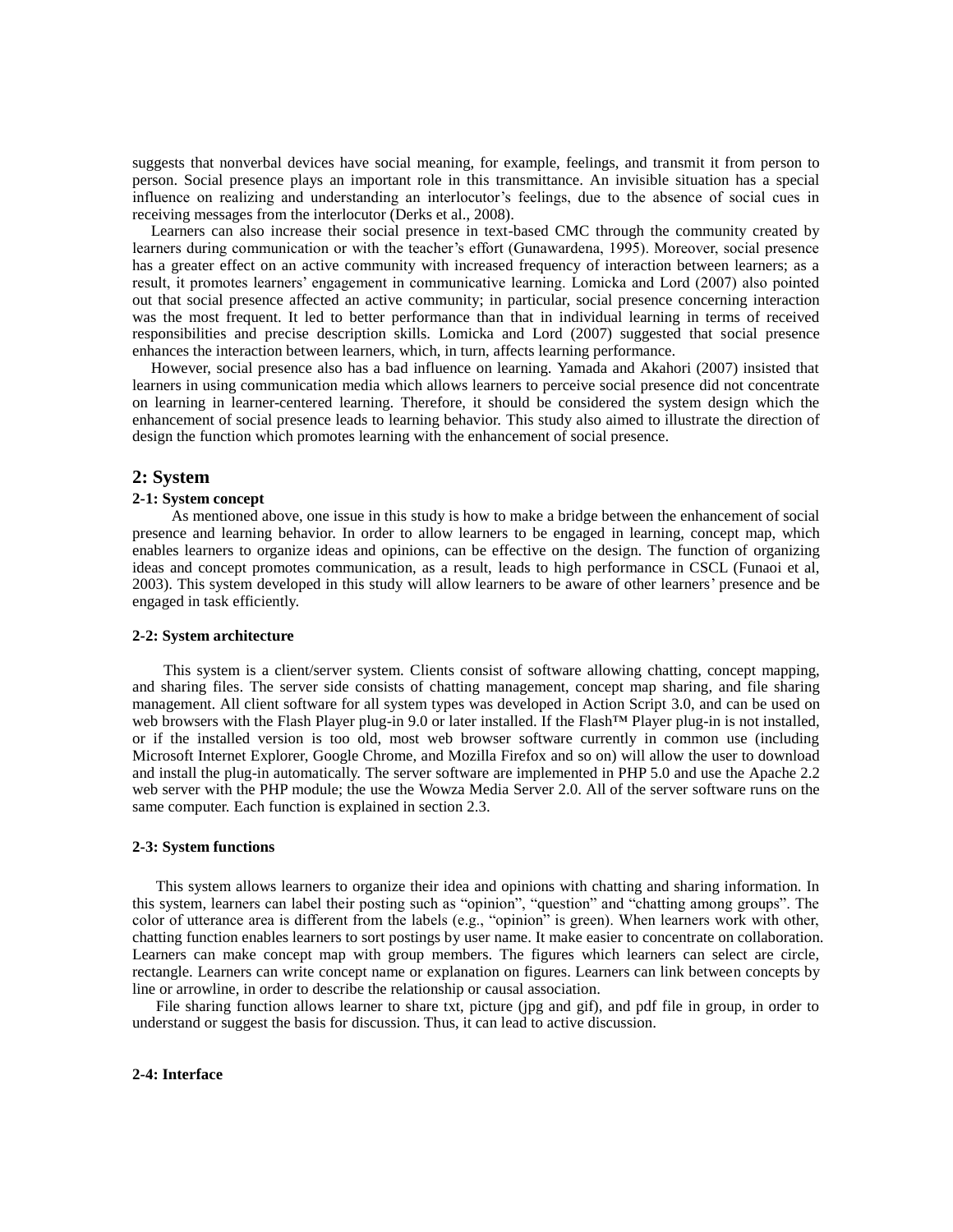The client interface consists of 4 parts; the chat display, posting area, concept map display, and editing area for concept map and file sharing. After learners log in, they move to this area. Figure 1 shows the interface of this system.



Figure 1: Interface of this system

## **3: Evaluation**

### **3-1: Experiment design**

 The purpose of this study is to evaluate the effect of functions and point out problems from the viewpoints of social presence and relationship between social presence and learning behavior as formative evaluation. Subjects participated in learner-centered discussion about educational issue "Meta cognition and your career as collaborative task. Each group consisted of four or five learners. Before discussion, lecturer taught fundamental knowledge which learners need discussion in class. At the end of class, lecturer informed learners of discussion tasks out of class, and required them to use this concept map system. In order to use this system, learners were asked to adjust the schedule of online discussion using this system. Learners participated in each discussion for one week. Each learner in a group connected to this system from separate locations.

## **3-2: Subjects**

 The learners in this study were 33 university students. All learners were freshman. Computer literacy among them was high. All used computers everyday for e-mail, text-chatting, Internet, writing reports, programming and so on. Learners were divided into eight groups (each group consisted of four or five learners).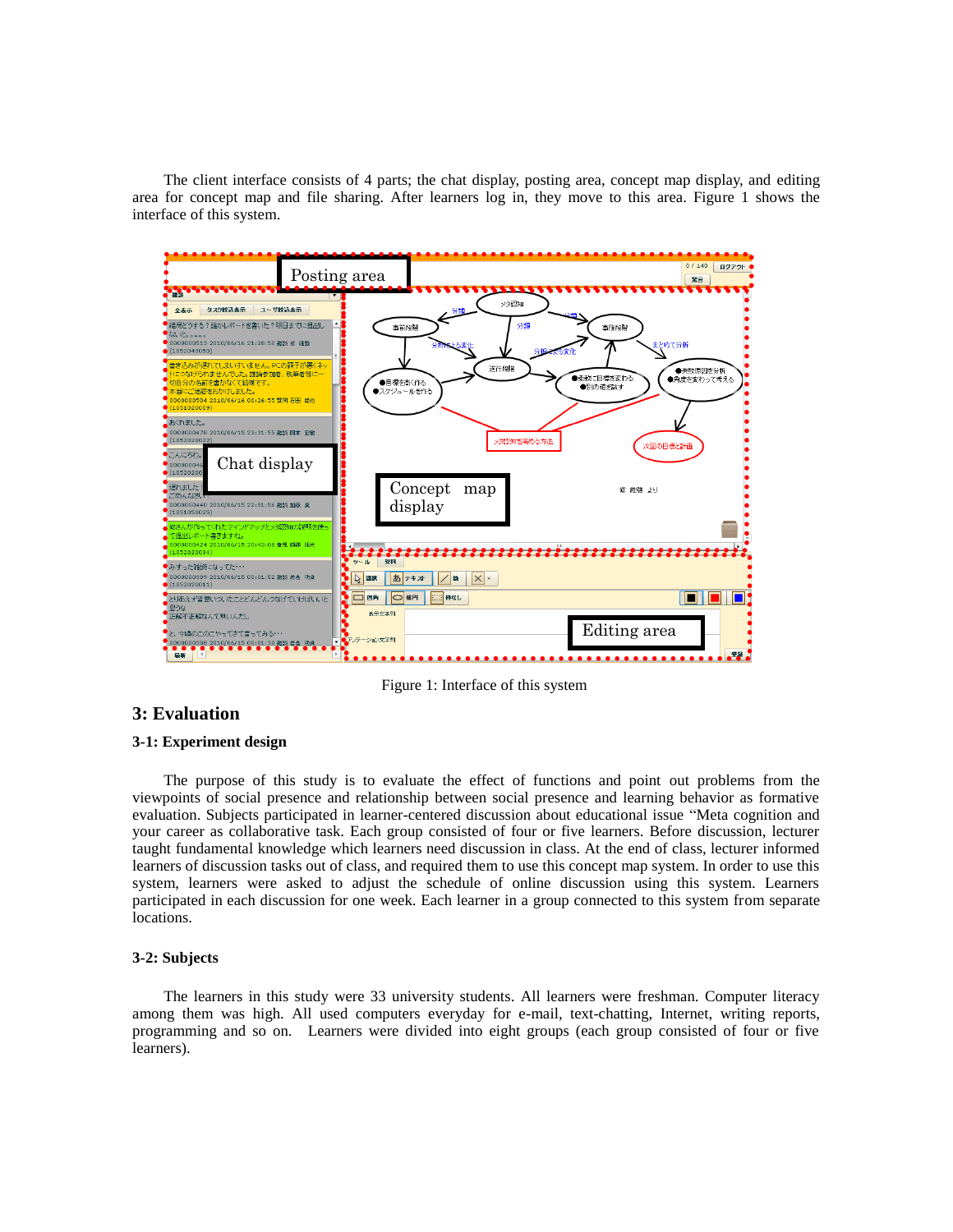#### **3-3: Data collection**

The aim of this study is to investigate the contribution of each function to enhancement of social presence and learning as formative evaluation. Data was collected by questionnaire. All subjects were required to answer a questionnaire after one week. Questionnaires asked all subjects to rate the perceived effectiveness of each function on the enhancement of other learners and learning from 5-point rating scale. The following questions were asked:

- 1: Rate the perceived effect of the combination of chatting and concept map on the organization of your idea in group work (1: not at all - 5: very much)
- 2: Rate the perceived effect of the combination of chatting and concept map on active discussion (1: not at all  $-5$ : very much)
- 3: Rate the perceived consciousness of the combination of chatting and concept map on the awareness of other's presence  $(1: \text{not at all } -5: \text{very much})$
- 4: Rate the perceived effect of the categorization of chatting into the role on the organization of your idea in group work  $(1: \text{not at all } -5: \text{very much})$
- 5: Rate the perceived effect of the categorization of chatting into the role on active discussion (1: not at all  $-5$ : very much)
- 6: Rate the perceived consciousness of the categorization of chatting into the role on the awareness of other's presence  $(1: \text{not at all } -5: \text{very much})$
- 7: Rate the perceived effect of red herring on the organization of your idea in group work (1: not at all 5: very much)
- 8: Rate the perceived effect of red herring on active discussion (1: not at all  $-5$ : very much)
- 9: Rate the perceived effect of red herring on the awareness of other's presence (1: not at all  $-5$ : very much)
- 10: Rate the perceived effect of red herring on the understanding of other learners' intention in the discussion  $(1: \text{not at all } -5: \text{very much})$
- 11: Rate the perceived effect of chatting among groups on active discussion (1: not at all 5: very much)
- 12: Rate the perceived effect of chatting among groups on the enhancement of intimacy of other learners  $(1: \text{not at all } -5: \text{very much})$
- 13: Rate the perceived awareness of other group procedure by chatting with other group learners (1: not at all  $-5$ : very much)

### **4: Results**

### **4-1: Evaluation of functions for collaborative learning from the view of social presence and learning**

 Eighteen learners out of thirteen three learners answered this questionnaire. The results of questionnaire show in Figure 2. Each function of this system basically had good evaluation rate, in particular, combination of concept map and chat, and categorization of chatting seemed to contribute to organization of learners' idea and active discussion. The effect of red herring in each group seemed to be recognized as the enhancement of social presence, which promotes cohesion of group members. Chatting among groups was not enough to enhance the intimacy to other learners, but direct learners' awareness to other group procedure. Thus, each function is perceived positive way to contribute to active group work.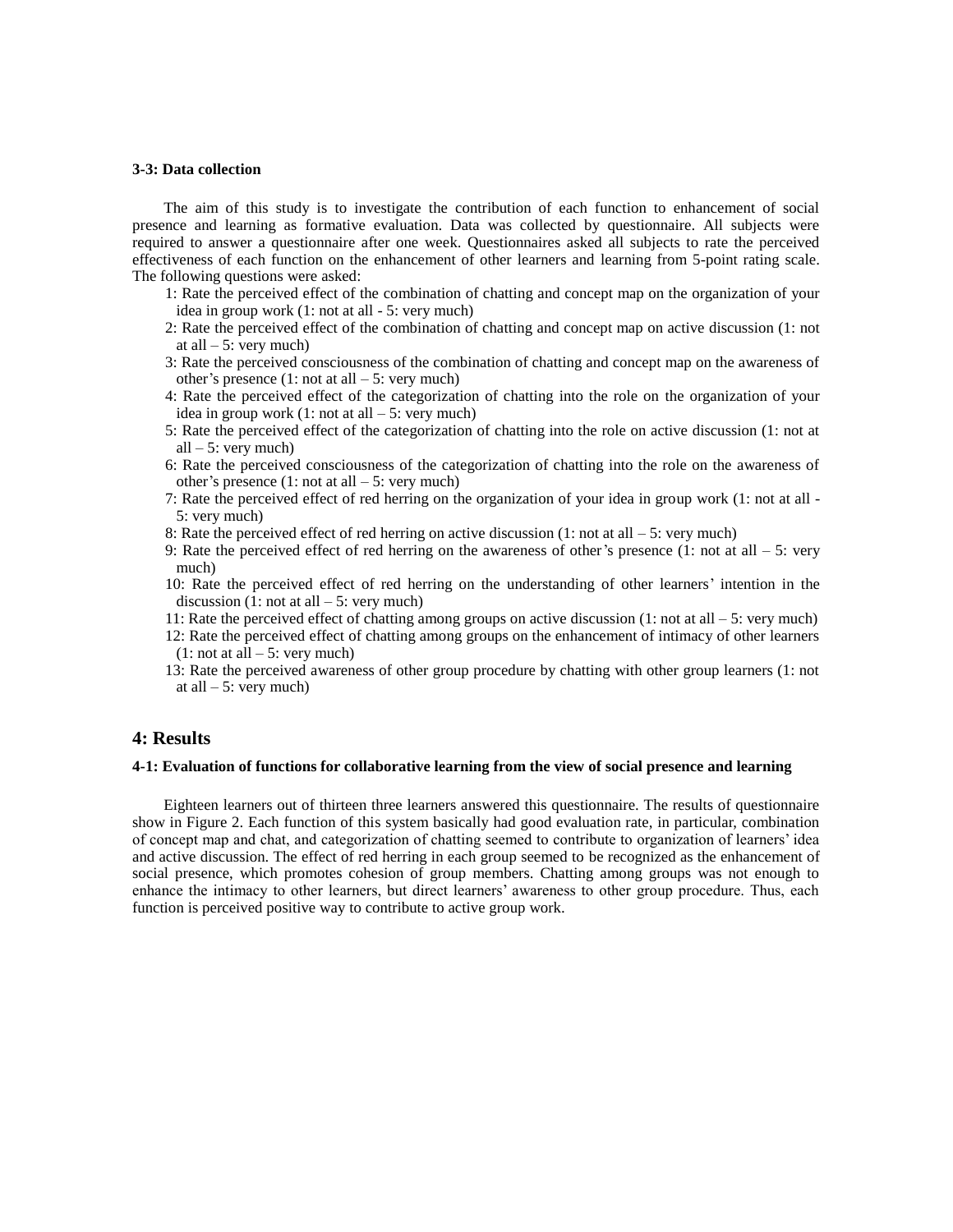

Figure 2. The results of effect of each function on the enhancement of social presence and learning

### **4-2: Opinions and suggestions from subjects**

 Some learners commented on functions. Some opinions confirmed positive effects of this system. Positive comments from many learners included the following:

Comment 1: I felt it easier to communicate in a chat style.

 Comment 2: I felt it more natural to organize our idea in our group work by the combination of concept map and chat.

Comment 3: Categorizing chat in a role allows learners to be easier to organize and integrate our idea.

 However, not all learners regarded this system as effective in a group work. Some learners felt a distance in communication pointed out problems caused by technical troubles and other issues. Problems pointed out by many learners are include:

Comment 1: I was bothered in using concept map. When I wrote report, I had to rewrite concept map.

Comment 2: I did not understand who logged in this system.

Comment 3: There was no simultaneous user, when I used.

## **5: Discussion**

 The findings from this formative evaluation suggest that each function, in particular, the combination of concept map and chatting, was perceived high evaluation. However, each function does not contribute to the enhancement of social presence. This is because few simultaneous learners participated discussion with the use of synchronous CMC, as learners commented above. On the other hand, chatting, which supports the enhancement of social presence, seemed to trigger understanding other learners' idea, and contributed to active discussion. Thus, the enhancement of social presence can promote learning behavior. Chatting with